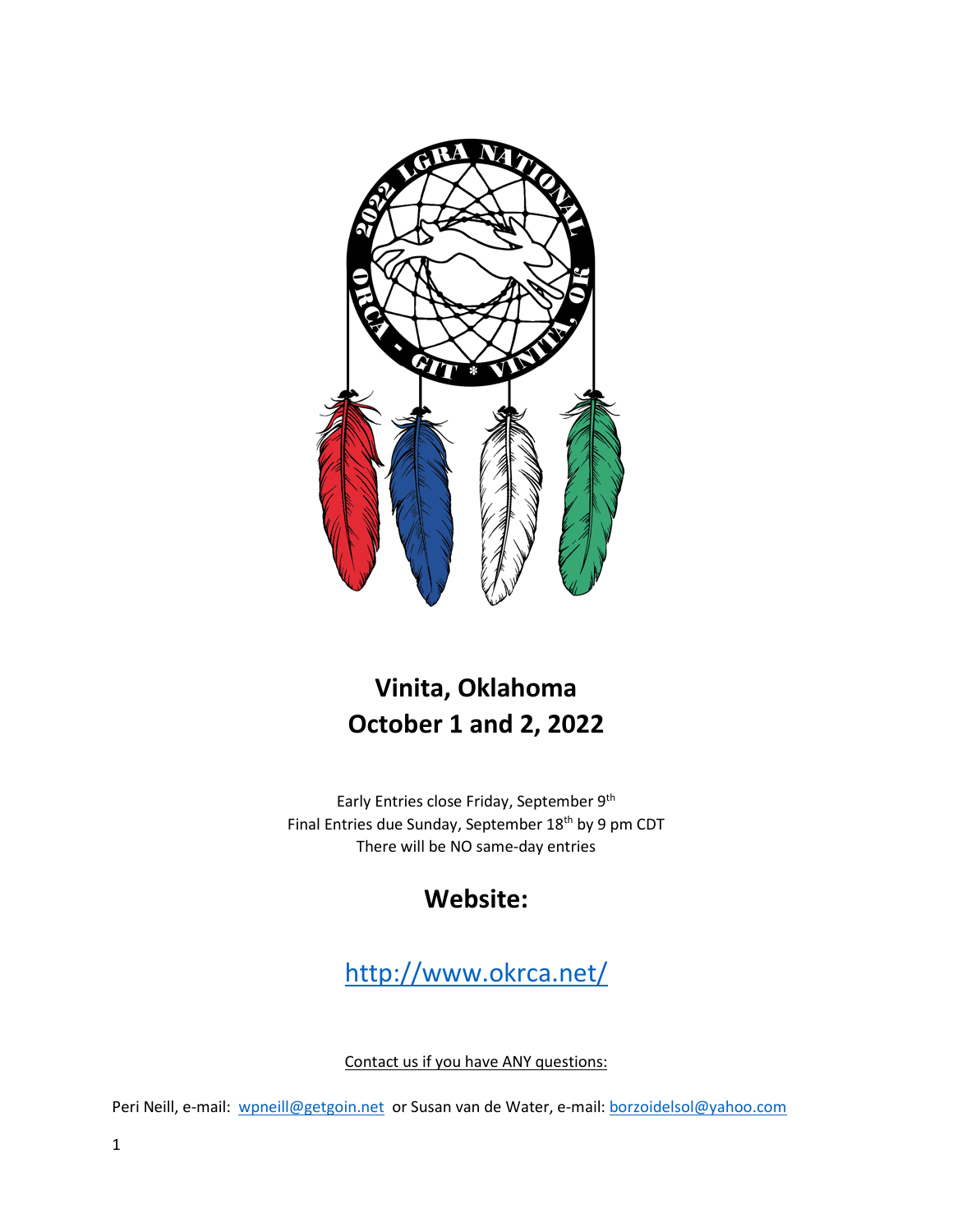**Please join the Oklahoma Racing and Coursing Assoc (ORCA) and Gazehounds In Texas (GIT) on October 1st for the LGRA National and on October 2nd for an additional LGRA race meet.** 

# **Where:**

LGRA Race Track – Couch Ranch Vinita, Oklahoma (Directions on page 12)

- Early Entry deadline is Friday, September 9, 2022
- Final Entry deadline is Sunday, September 18, 2022 by 9 pm CDT
- Roll call and inspection
	- $\circ$  Saturday October 1st 7:30 am
	- $\circ$  Sunday October 2<sup>nd</sup> 7:30 am

#### **Eligible LGRA Breeds:**

Afghan Hounds, Azawakh, Basenji, Borzoi, Chart Polski, Cirneco del'Etna, Greyhounds, Ibizan Hounds, Irish Wolfhounds, Italian Greyhounds, Magyar Agar, Pharaoh Hounds, Portuguese Podengo Medio/Grande, Rhodesian Ridgebacks, Salukis, Scottish Deerhounds, Silken Windhounds, and Sloughi.

### **LGRA Race Meet:**

Race meet will be 3 programs, 4-dog races, 200-yard drag lure. All breeds except Irish Wolfhounds and Scottish Deerhounds will start from the box.

### **Box Dimensions:**

Length: 47", Width: 12", Height: 30 ½"

#### **Index:**

| Eligibility to compete/First Time Entries Page 3 |         |
|--------------------------------------------------|---------|
| Entry Deadline, Entry Fees, Roll Call            | Page 4  |
| Veterans, Legends and Spirit Race                | Page 5  |
| Volunteering and Photographer                    | Page 6  |
| Perpetual Trophies, Field Committee              | Page 6  |
| Donations, Awards, Vendor Info                   | Page 7  |
| <b>LGRA National Committee</b>                   | Page 8  |
| Catalog Details, Advertising                     | Page 9  |
| Merchandise/Wearables                            | Page 10 |
| Event Schedule                                   | Page 11 |
| Directions to Field, Emergency Vet               | Page 12 |
| Lodging/Camping                                  | Page 13 |
| Breakfast/Lunch, Awards Banquet                  | Page 14 |
| How to Submit Entries/Payment Info               | Page 15 |
| One-Stop-Shopping Worksheet                      | Page 16 |
| <b>LGRA Entry Form</b>                           | Page 17 |
| Spirit Race Submission Form                      | Page 18 |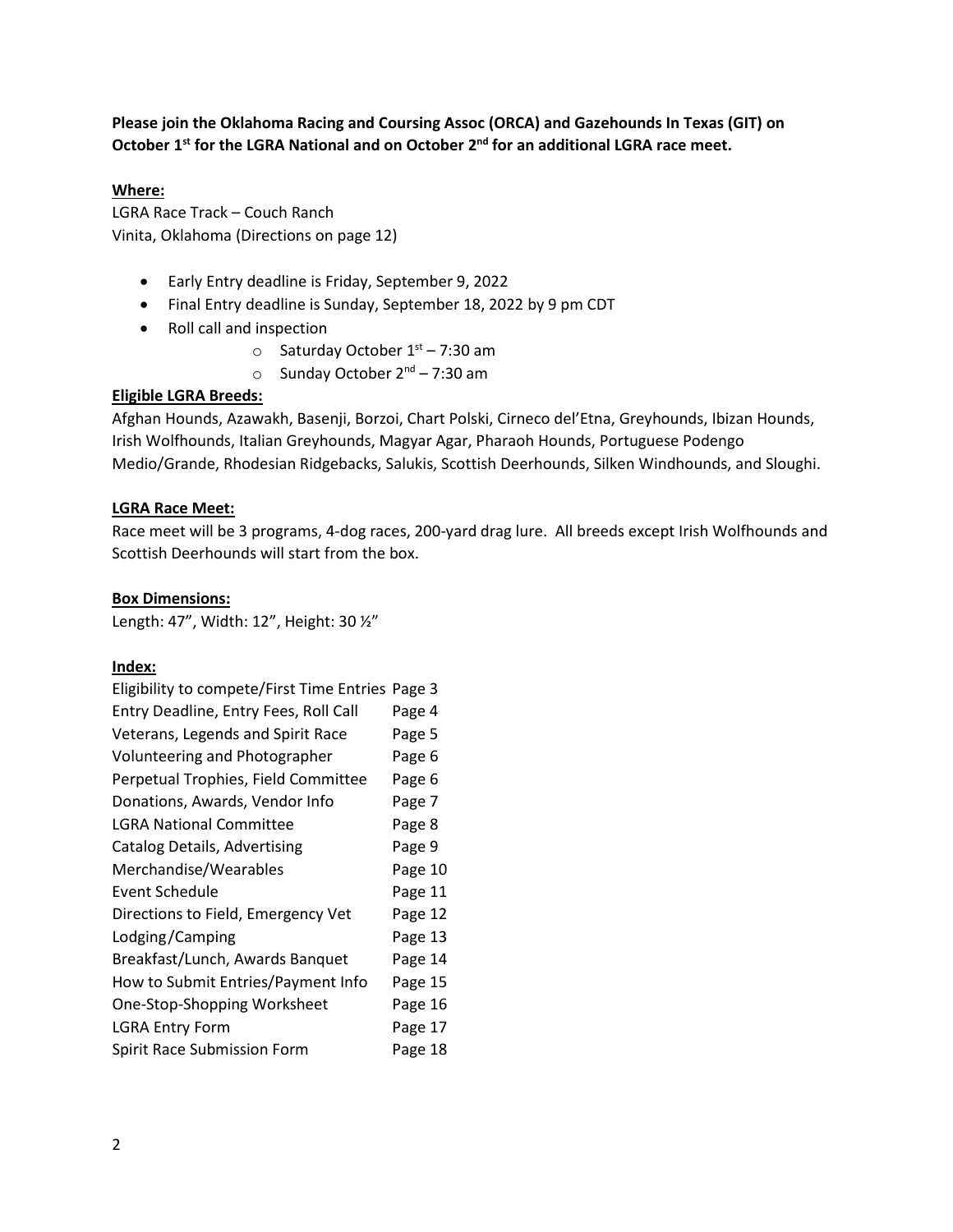## **Eligibility to Compete:**

All hounds must be 1 year of age, or older, on the day of the race meet, and must be neither lame, sick, nor in season.

Each hound must be individually registered with the American Kennel Club (AKC), Canadian Kennel Club (CKC), United Kennel Club (UKC), or with the National Greyhound Association (NGA). Hounds registered with the AKC under Purebred Alternative Listing (PAL) or Indefinite Listing Privilege (ILP) or the CKC equivalent may also be entered.

# **First Time Entry (FTE) & Dogs with 3 Incomplete Meets:**

Any FTE dog as well as any dog that has ONLY incomplete meets for its last 3 meets will be required to have a certification run prior to the Nationals.

### **Definition of FTE and 3 Incomplete Meets:**

- FTE: A dog that is being entered in competition for the first time.
- 3 Incomplete Meets: The Grading Guide shows a "y" next to the score of the last 3 meets.

### **Proof of certification shall include:**

- The name and signature of the Race Secretary who qualified the dog.
- The name of the club that the Race Secretary represents.
- The date of the certification.
- A statement that the dog came out of the racing box and ran the entire track cleanly with another dog of the same breed or one with a similar racing style. The form is below.

#### **Proof of certification can be presented either:**

- With the entry form OR
- At roll Call
- If a dog cannot find a meet for certification prior to the Nationals, the host club will set up a track for certification purposes on Friday afternoon, September 30<sup>th</sup> in Vinita, OK. The restrictions on this are:
	- o Your dog MUST be already entered in the LGRA Nationals meet.
	- o You MUST make an appointment prior to the event by calling Kristal Couch at (918) 373- 2519 or email a[t kcouch76@gmail.com](mailto:kcouch76@gmail.com)
	- $\circ$  These certification runs will be BY APPOINTMENT ONLY to ensure that somebody is at the field when you arrive.
	- o You must provide a dog that your dog will certify with.
	- o Only one FTE may run for certification at a time.

------------------------------------------------------------------------------------------------------------------------------------------

#### **Proof of Certification**

| Call Name | <b>Breed</b> |      |  | Date |  |
|-----------|--------------|------|--|------|--|
|           |              |      |  |      |  |
| Race      |              |      |  |      |  |
| Secretary |              | Club |  |      |  |

This dog came out of the racing box and ran the entire track cleanly with another dog of the same breed or one with similar running style. Yes No (circle one)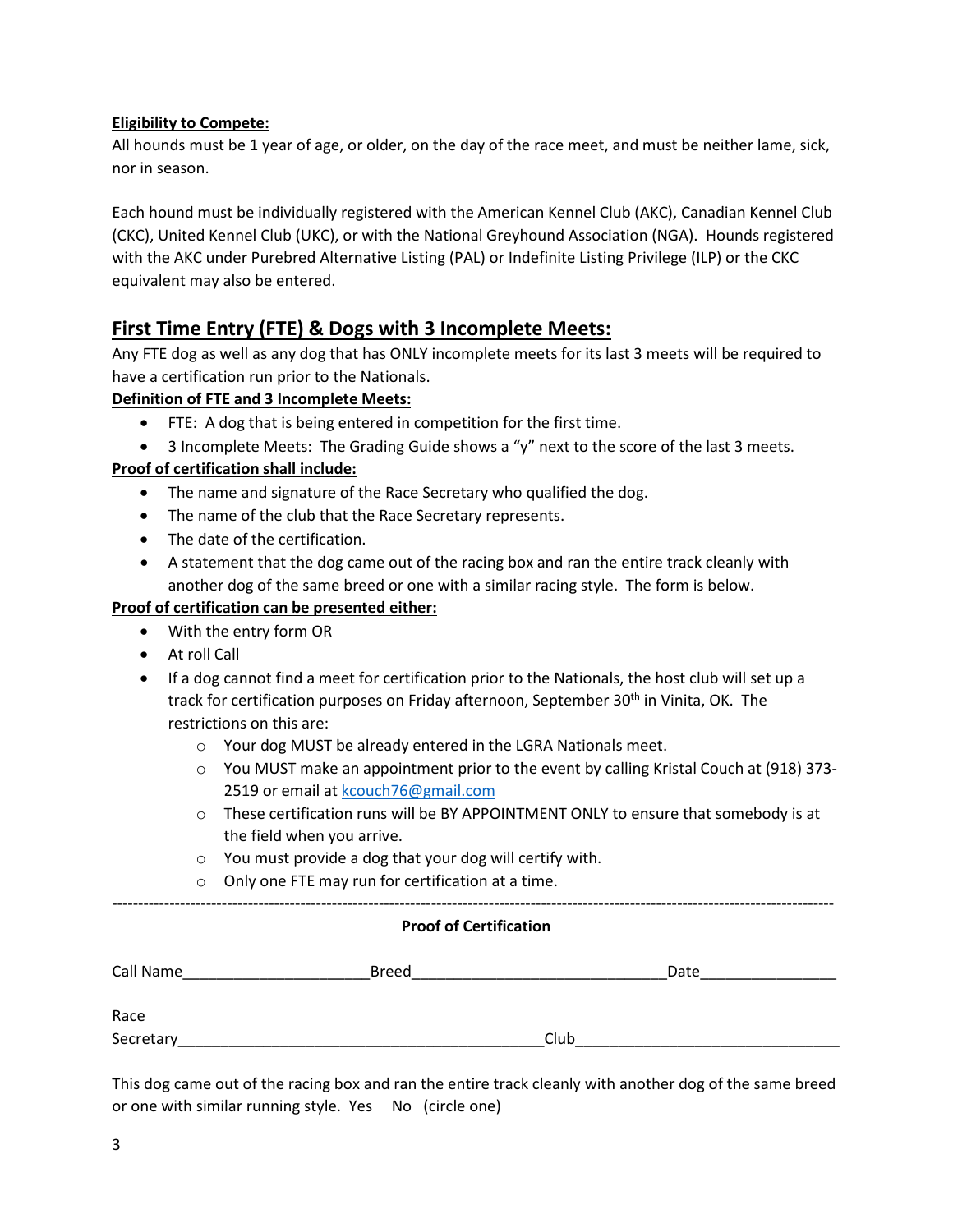# **Entries:**

There are no entries allowed on the day of the meet. All entries must be received by **9:00 pm CDT** on **Sunday, September 18th, 2022**. All entry fees MUST be received with the completed entry form(s) and worksheet. **There will be NO refunds after September 25th except for lame or in-season hounds at Roll Call.**

# **Reference Page 15 for options to submit entries and payment.**

# **Entry Fees for Saturday – LGRA National:**

- **•** Early Entry Deadline is Friday, September  $9<sup>th</sup>$ .
	- o \$25 for first dog and \$20 for each additional dog
	- $\circ$  Can be received via mail (USPS/FedEx/UPS, etc), or electronically via email to [wpneill@getgoin.net](mailto:wpneill@getgoin.net) . If submitting via email, **proof of payment MUST be attached**.
- Entry Fee after Early Entry Deadline is \$30 per dog.
	- $\circ$  Final submissions must be received by Sunday, September 18<sup>th</sup>, 9 pm CDT

# **Entry Fees for Sunday – Regular LGRA Meet:**

• Entry Fee is \$15 per dog. Entry Deadline is Sunday, September 18<sup>th</sup>, 9 pm CDT

If your dog is entering this event as a First Time Entry (FTE), there is an additional \$2 registration fee that must be remitted with your entry. You will see a place to remit that fee on the entry worksheet. Reminder, all dogs must be certified prior to the events (read page 3).

If at roll call, your dog is lame or in season, your entry fees will be refunded. *However, as costs are incurred and budgets set, if you're able to donate your fees to help defer the event costs, it would be extremely kind and gracious. There will be no substitutions for lame or in season hounds.*

# **Roll Call and Inspection:**

**Saturday: 7:30 am Sunday: 7:30 am**

- Racers that are not present at roll call will be marked absent and are **NOT** eligible for refund.
- Racers will be inspected for lameness, sickness, being in season, and correct fit of racing muzzle.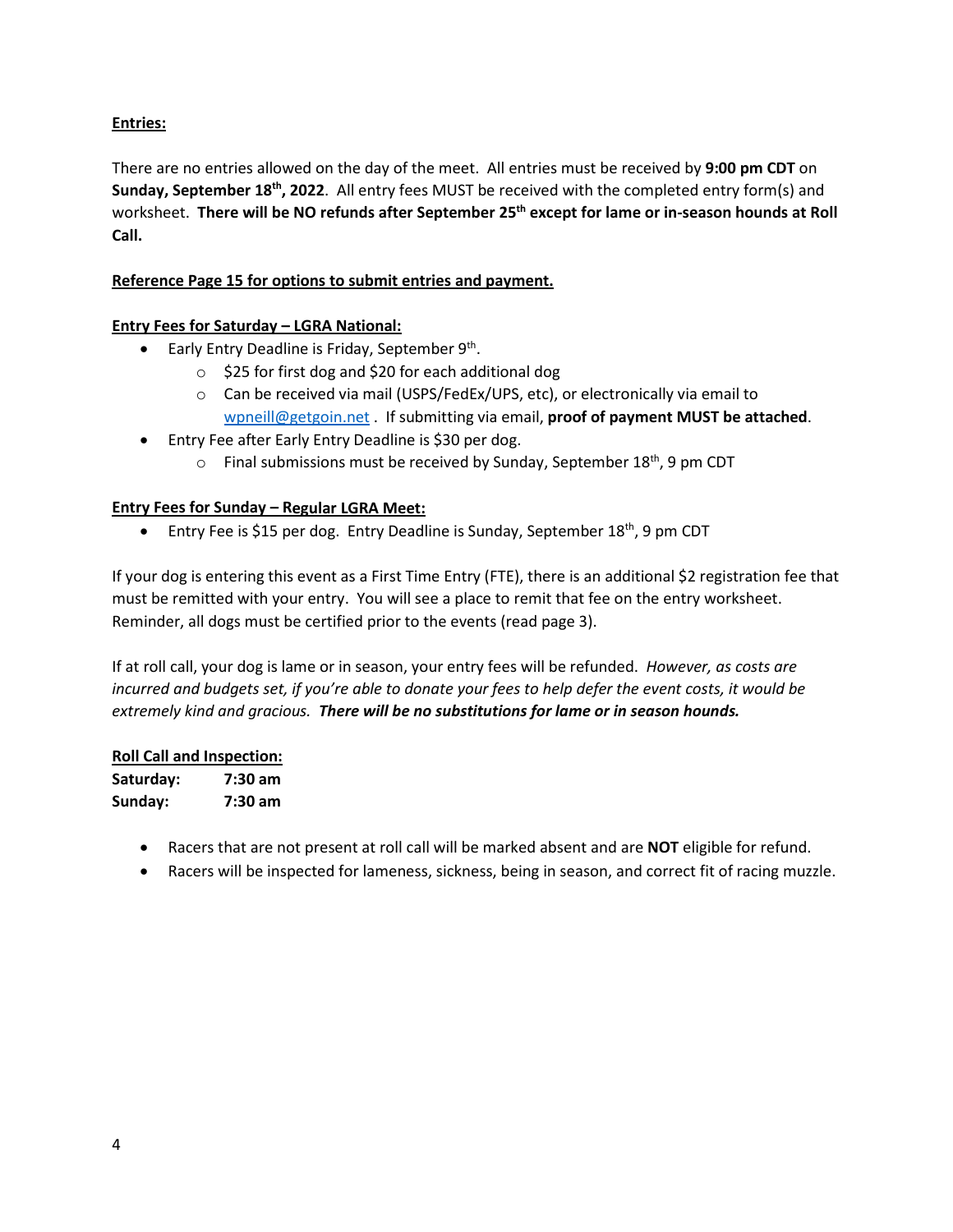#### **Legends, Veterans, and Spirit Race:**

## **Legends:**

We are going to have a special LEGENDS section in our catalog. We are offering a full page ad at 50% off the cost of the full page ad in our catalog for Legends. (\$10 per ad)

Eligibility to be in our LEGENDS section is as follows:

- Your hound may not be entered in the regular meet
- Must be 7 years of age or older
- Must have earned at least a GRC title.

See the catalog section of this premium on page 9 for more information.

#### **Veterans – Saturday only:**

A rosette will be awarded to the high-scoring veteran in each breed.

Eligibility is as follows:

- Your hound MUST complete all 3 programs
- Must be 7 years of age or older on the day of the meet.

#### **"Spirit Racers" Memorial Race – Saturday only:**

Following Program 1 on Saturday, there will be a "Spirit Race". The name of each dog will be memorialized in some fashion. TBD.

Eligibility: Any sighthound that competed in LGRA that has gone to the rainbow Bridge. Owner need not be present.

Entry: Use form on page 18, check the box on the Worksheet on page 16, and enter fee of \$2 per dog.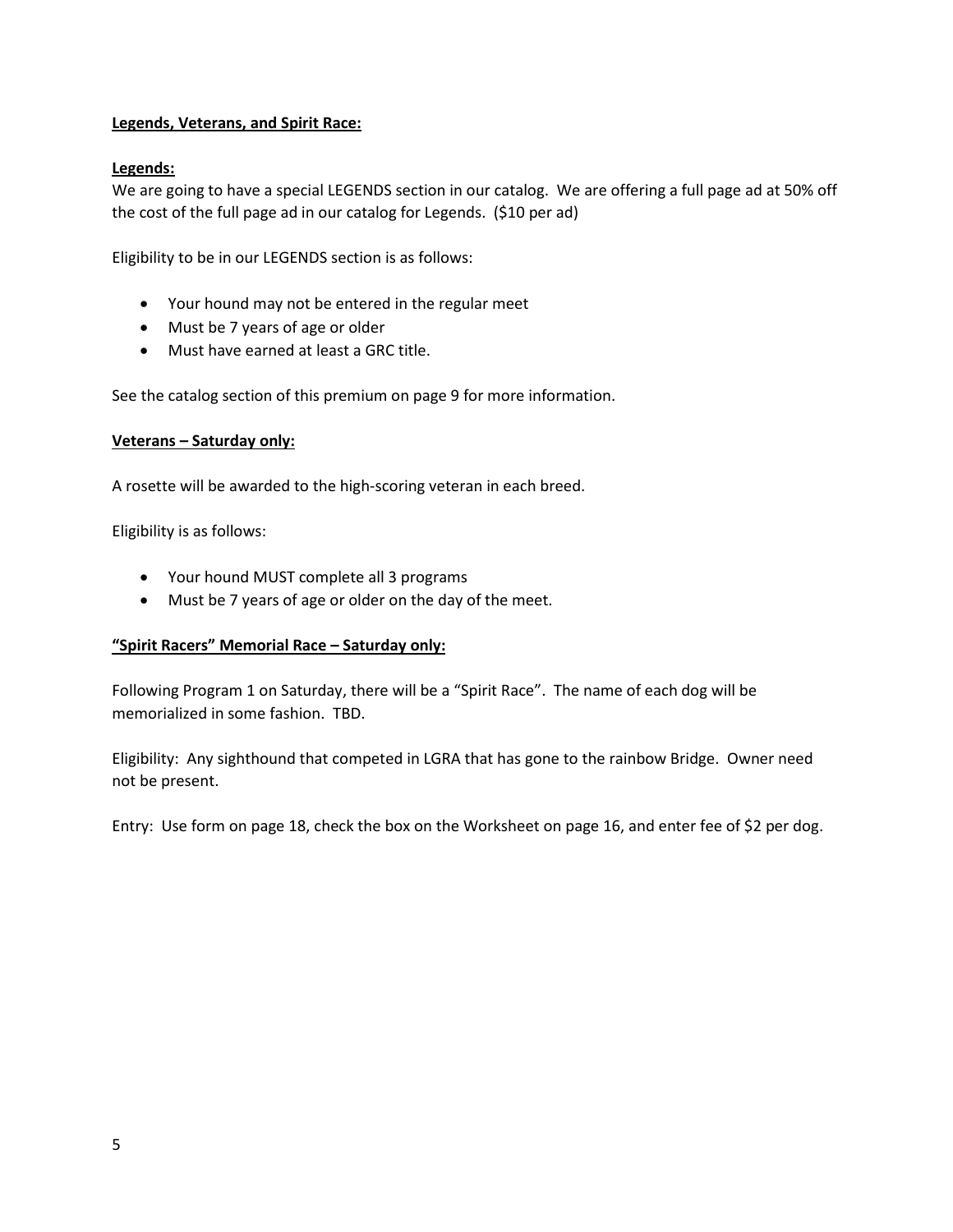## **Field Committee:**

Terry Colbert Susan van de Water Vicki Frey Victor Whitlock (back-up) Kristal Couch (back-up)

### **Volunteers:**

As always, race meets can't be run without great volunteers. LGRA is an owner participation sport and we need everyone to help! We encourage you to volunteer for any job in which you are able to help, such as line judging, foul judging, or assisting owners with boxing or catching dogs. Volunteer schedules will be posted on the morning of each event, and arranged to allow you time to run, and care for your own dogs.

### **Official Event Photographer:**

Megan Lundberg – (719) 396-4390

[meg.lundberg@gmail.com](mailto:meg.lundberg@gmail.com)

[www.melpetphoto.com](http://www.melpetphoto.com/)

[www.facebook.com/melpetphoto](http://www.facebook.com/melpetphoto)

# **As we have an official photographer, we will prohibit others from photographing dogs running in these events. Obviously, if you're using your phone camera to photograph or video your own dogs, etc., that is fine.**

#### **Trophies:**

Perpetual Trophies for the High Score Racer in the following breeds:

- Afghan: The Cameo RahWynd Trophy
- Basenji: Donated by Karen Christensen and Natalie Culver
- Borzoi: Pickle Hill's Story Teller, JC, SGRC Memorial Trophy
- Greyhound: Whirling Windhound's National Greyhound Winner Perpetual Trophy
- Ibizan: The Tea Trophy
- Italian Greyhound: The Count Snoopy von Edison LGRA Nationals Trophy
- Pharaoh Hound: The Phantom Trophy (named for DC Sovrin Tut's Noble Phantom SC FC SOR SORC SGRC)
- Rhodesian Ridgeback: The Jomie Trophy
- Saluki: The Duncan Trophy, Shahanshah's The Highlander, JC, BOB
- Saluki: The Daffy Trophy
- Scottish Deerhound: The Brier Trophy

If you have one of these trophies and are NOT attending this event, please ship to Kristal Couch….no later than August  $1<sup>st</sup>$ , 2022.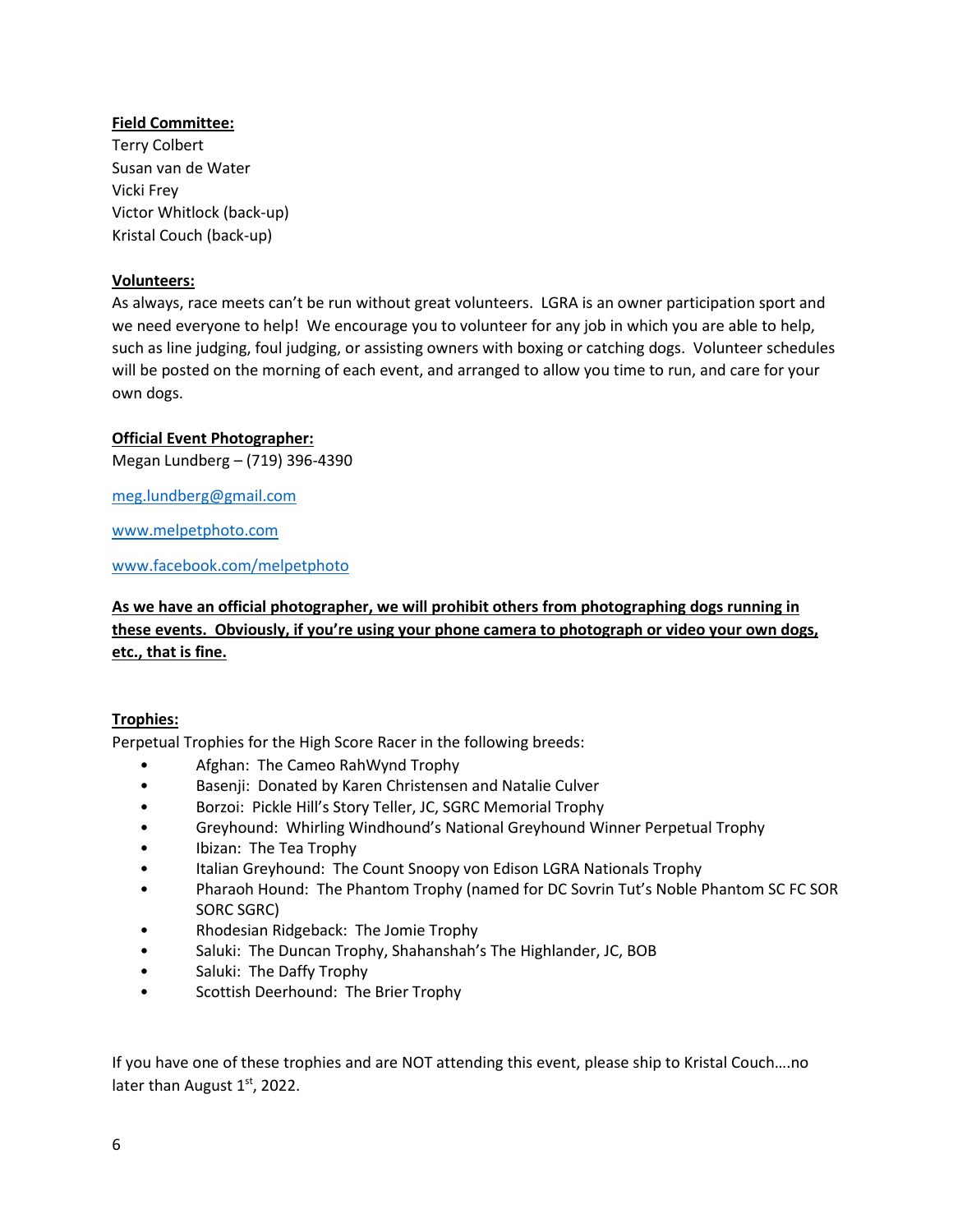### **Donations:**

Please consider making a donation for rosettes and/or the general event. There is a place on the entry form to include a donation with your payment. If you would like to send a donation separate from your order, please contact Peri Neill at [wpneill@getgoin.net](mailto:wpneill@getgoin.net) . We also accept donations via PayPal to [oklahomarca1@gmail.com](mailto:oklahomarca1@gmail.com) . Please be sure to send as a 'gift' so we don't have to pay PayPal fees.

#### **Awards:**

For Saturday:

• Rosettes will be awarded for High Score, High Score Opposite Sex, High Score Veteran. A flat ribbon will be awarded for second through fifth in each breed, and a special 'Turtle' award for each breed.

For Sunday:

• Rosettes will be awarded for High Score and a flat ribbon will be awarded for second through fifth along with a special 'Turtle' award for each breed.

#### **Vendor Information:**

If you would like to set up a booth or table, or even sell merchandise from your car, you are welcome to do so. You will need a vendor permit, which is \$25 for the weekend. On page 16 you will find a place to fill in your amount on the One-Stop-Shopping Form. Please fill in the below form and send it to Linda Stilwell at [linda.stilwell71@gmail.com](mailto:linda.stilwell71@gmail.com) .

| <b>Vendor Permit</b>                                                           |                                                     |  |  |
|--------------------------------------------------------------------------------|-----------------------------------------------------|--|--|
| Vendor information: Name:                                                      | Type of wares:                                      |  |  |
|                                                                                | Fee: \$25 payable via check or Paypal. Send info to |  |  |
| Linda Stilwell, 7597 S. 13th St, Comanche, OK 73529 Linda.stilwell71@gmail.com |                                                     |  |  |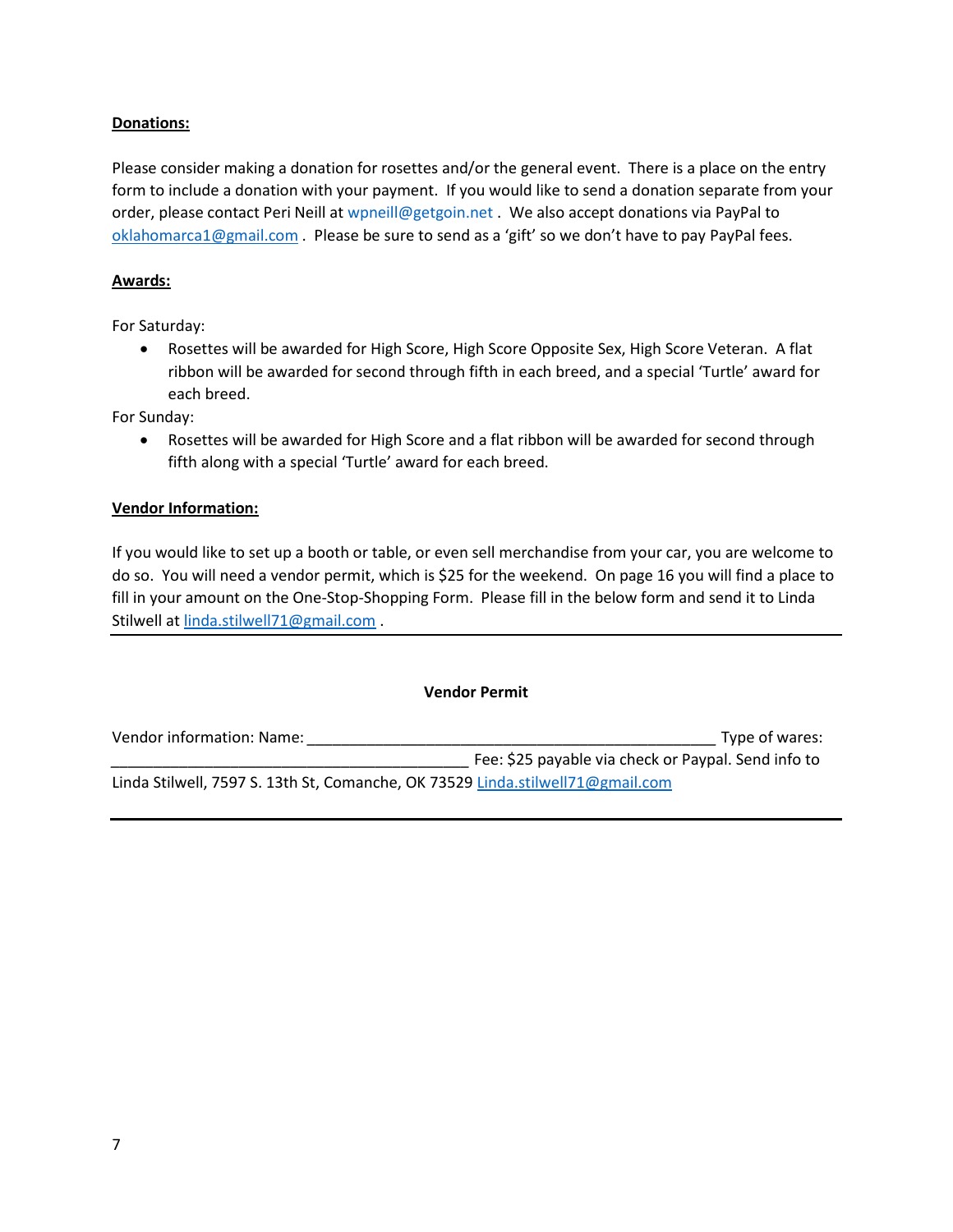# **LGRA Nationals Planning Committee:**

| <b>Events Chairperson:</b>       | Peri Neill wpneill@getgoin.net             |
|----------------------------------|--------------------------------------------|
| Co-Chair:                        | Susan van de Water borzoidelsol@yahoo.com  |
| <b>Race Secretaries:</b>         | Peri Neill, Victor Whitlock, Terry Colbert |
| <b>Lure Operators:</b>           | Danny Couch, Kristal Couch, Tom Golcher    |
| <b>Paddock</b>                   | TBD                                        |
| <b>Awards &amp; Trophies:</b>    | Linda Stilwell                             |
| <b>Event Treasurer:</b>          | <b>Kristal Couch</b>                       |
| <b>Hospitality:</b>              | Debbi Johnson                              |
| <b>Banquet:</b>                  | Kristal Couch, Jessica Friend-Oakley       |
| Logo Design:                     | <b>Terry Colbert, Bob Robinette</b>        |
| Logo Wearables:                  | Route 66 Apparel, Vinita OK                |
| Website:                         | <b>Sherita Tabner</b>                      |
| Catalog:                         | <b>Peri Neill</b>                          |
| <b>Advertising:</b>              | Peri Neill                                 |
| <b>Welcome Bags:</b>             | Kristal Couch, Jessica Friend-Oakley       |
| Photographer                     | <b>Megan Lundberg</b>                      |
| <b>Parking Attendant/Grounds</b> | TBD                                        |

**To all of those who have volunteered time and money for this event, we wish to THANK YOU in advance!!**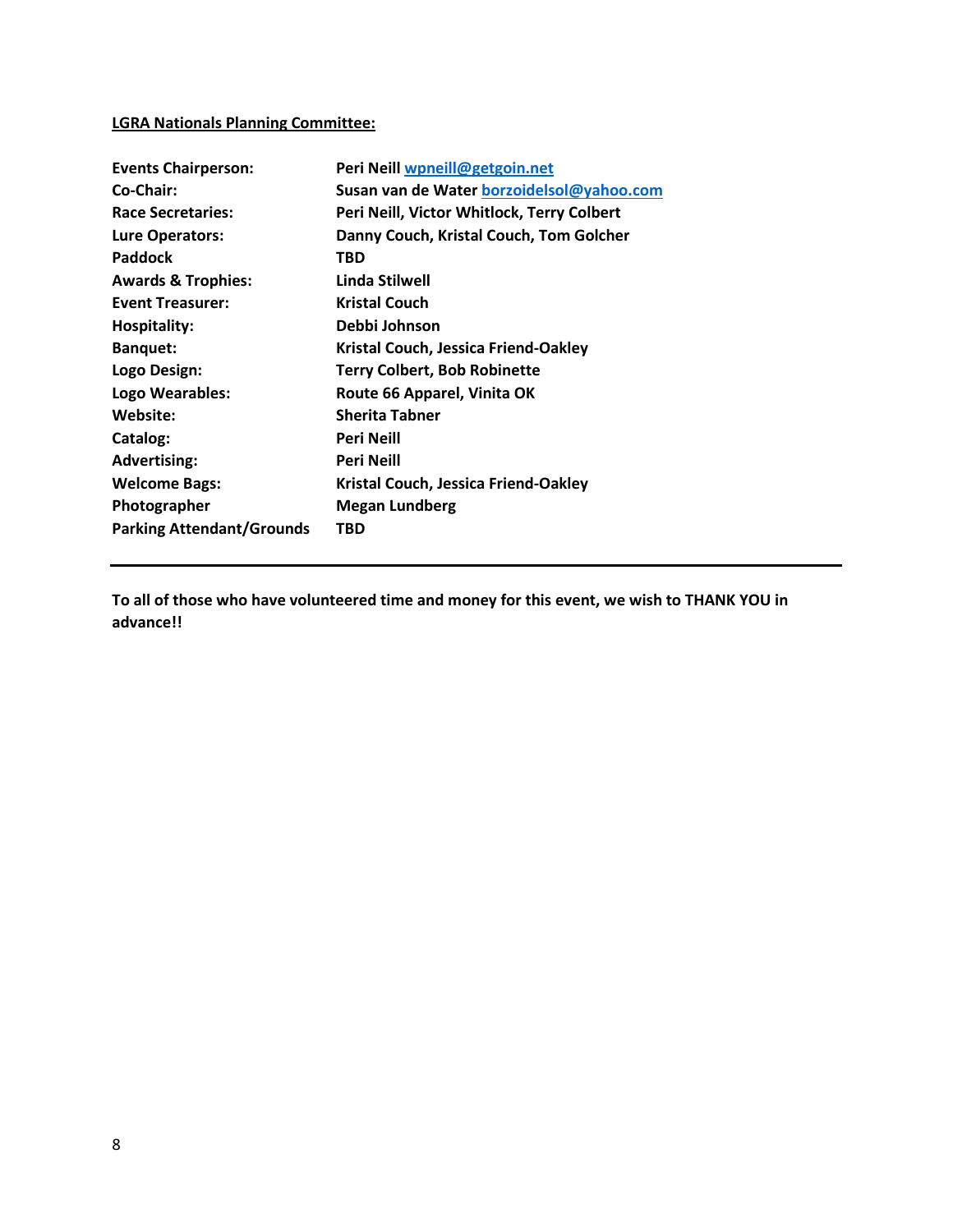### **Catalogs:**

One catalog will be provided with each first entry (one per household). If we have extra, additional catalogs may be purchased after lunch on Saturday for \$2.00 each while supplies last.

#### **Catalog Ad Submission:**

Please consider purchasing a catalog ad. It is a great place to advertise your business OR take the opportunity to brag about your dog's accomplishments. **Deadline for ad submissions is Friday** September 16<sup>th</sup>. Please submit ads as follows:

Ad Specifications:

- Hard copy or emailed camera-ready ads need to be 4.75" x 8" for full page, and 4.75" x 4" for half page.
- Digital photos must be from at least a 6-meg camera
- Emailed photos must be scanned at a minimum of 300 dpi

Ads can be emailed to Peri Neill at [wpneill@getgoin.net](mailto:wpneill@getgoin.net)

#### **Black & White Ad Sizes and Prices:**

| Full page                 | \$20 |
|---------------------------|------|
| Legend Ads                | \$10 |
| Half Page                 | \$10 |
| Quarter page              | \$7  |
| <b>Business-card size</b> | \$5  |

If you have any questions about your ad, please contact Peri Neill at [wpneill@getgoin.net](mailto:wpneill@getgoin.net)

**Legends Ads:** \$10. For more info, see the Veterans and Legends section on page 5.

Payment: Please include your payment in the One Stop Shopping form on page 16, or the online form shared on page 15.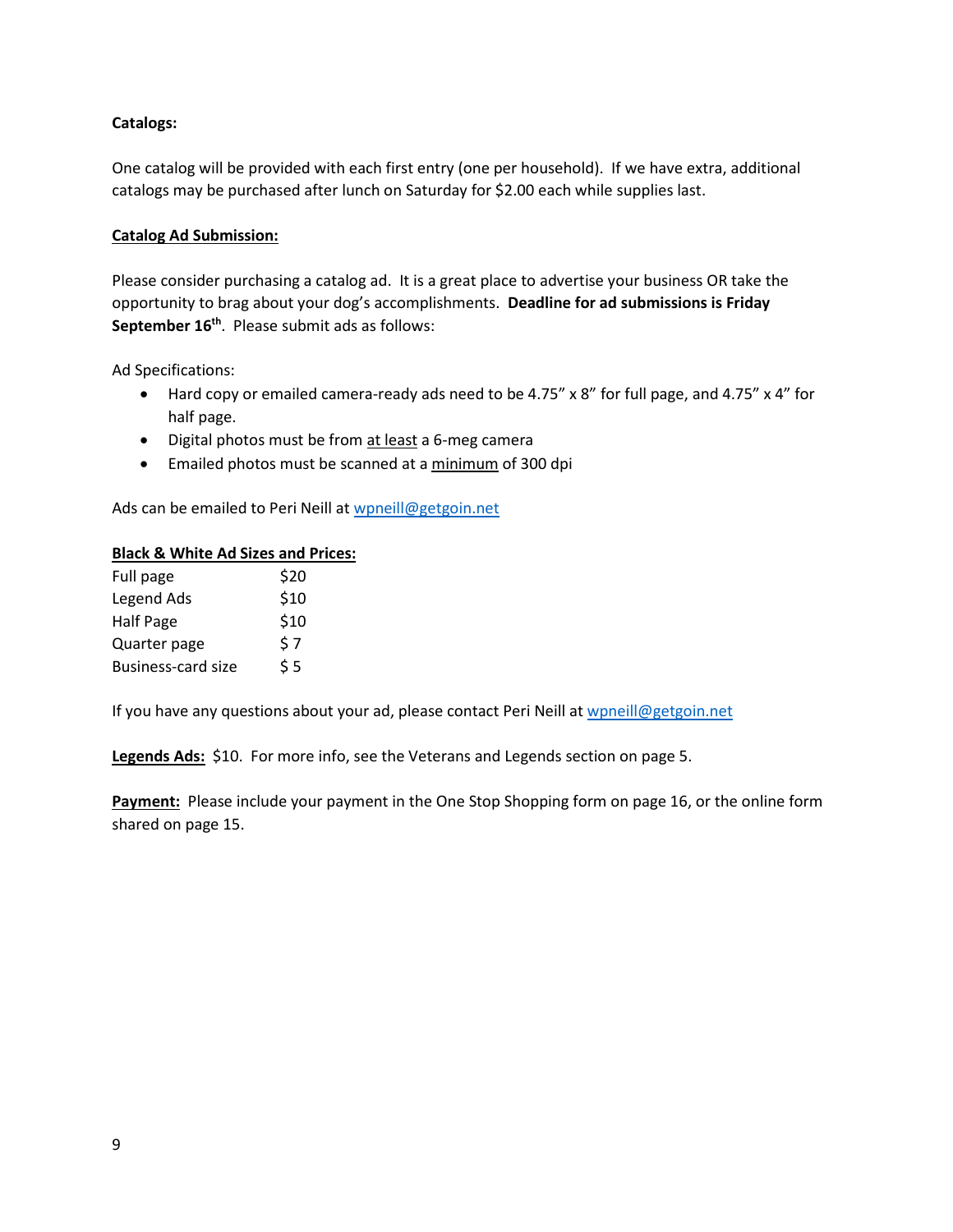#### **Commemorative Logo Apparel:**

# **Deadline for ordering is Friday, September 16th, 2022 (11:59 CDT)**

There are a variety of options available.

Details and ordering can be found at: Route 66 Apparel<https://www.66apparel.com/>

Orders will be placed directly with the company fulfilling the orders. You'll have the option for us to distribute at the event, or you can request the order be sent directly to you with appropriate shipping cost.

#### **NOTES:**

- **All orders will be produced at the same time, and then shipped.**
- **If you select the option to pick-up at the Event, we will have your purchases available for you with your Welcome Bag.**
- **If you select the option to mail directly to you, please be aware that your purchased items may not arrive before the Nationals Event.**
- **If you are not attending the National, and prefer not to pay shipping costs, we're happy to hand to a friend that can transport back to you.**

There may be a small number of t-shirts and sweatshirts available for purchase at the event, but sizes will be limited.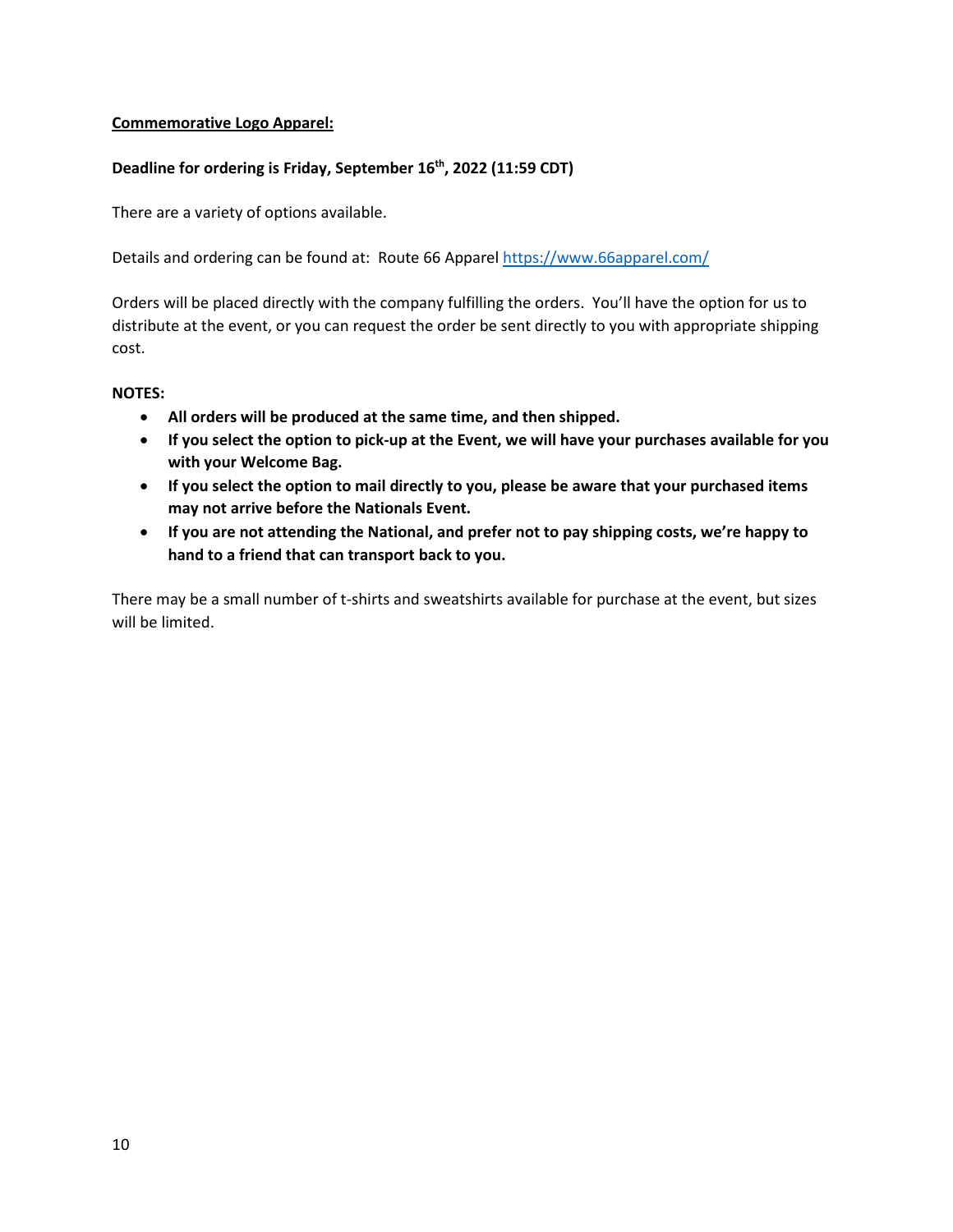# **Event Schedule:**

# **Friday, September 30th**

| ٠         | Grounds prepared for event                       | TBD                          |
|-----------|--------------------------------------------------|------------------------------|
| $\bullet$ | LGRA Certifications by Appointment, Box Practice | 1pm-4pm                      |
|           | Saturday, October 1st                            |                              |
|           | Roll Call and Inspection                         | $7:30$ am                    |
| $\bullet$ | National Anthem, Handlers Meeting                | $8:00$ am                    |
| ٠         | Start of Program 1                               | $8:15$ am                    |
|           | Spirit Race                                      | Following Program 1          |
| ٠         | Program 2                                        | <b>Following Spirit Race</b> |
| $\bullet$ | Lunch 30-45 min break (Lunch Details on page 14) | Following Program 2          |
| ٠         | Program 3                                        | <b>Following Lunch</b>       |
|           | Awards - Approx 30 min after end of Program 3    |                              |
|           | <b>Banquet</b>                                   | 7:00 pm                      |
|           | Sunday, October 2 <sup>nd</sup>                  |                              |
|           | Roll Call and Inspection                         | $7:30$ am                    |
| ٠         | National Anthem, Handlers Meeting                | $8:00$ am                    |
| $\bullet$ | Start of Program 1                               | $8:15$ am                    |
| $\bullet$ | Lunch 30-45 min break (Lunch Details on page 14) | Following Program 2          |
|           | Awards - Approx 30 min after end of Program 3    |                              |

11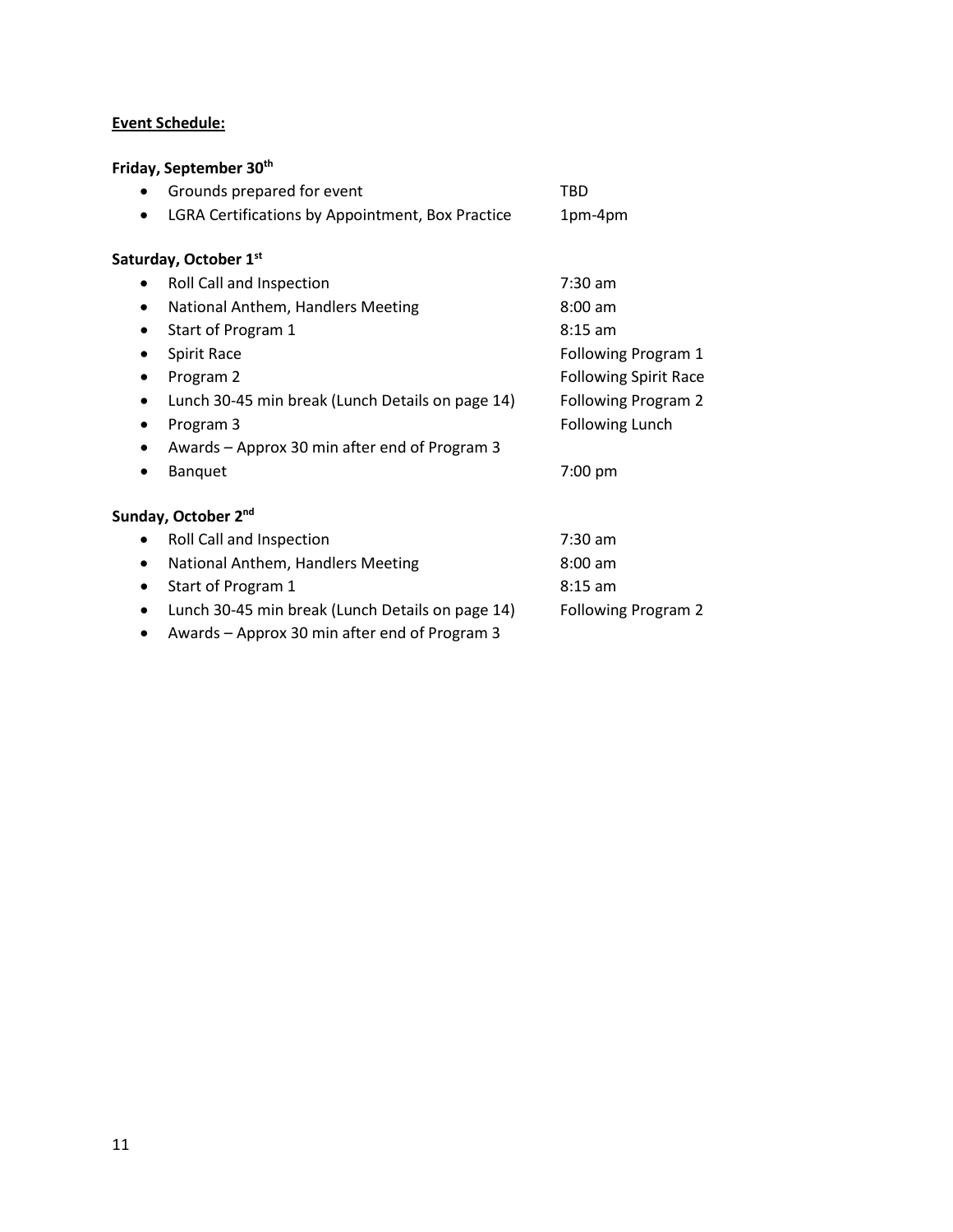#### **Directions to Field:**

**From I-44 southbound (exit # 289)** - take the Vinita exit, follow hwy 60 into town of Vinita, at 2nd stoplight turn right (north). Go to 1<sup>st</sup> stoplight and turn left (west) (this is Hope rd & county road 250), follow this road approx. 3-4 miles until road curves right (north) Do NOT take the curve Go straight approx 1 mile, track is on the north side of the road. (Approx 1 mile of gravel road this direction).

## **From I-44 northbound (exit # 283)**

Take the Big Cabin exit, go north on hwy 69 to hwy 60, then go left (west) on hwy 60 toward Nowata, go to county road 4340 (marker signs that say Tempson Chapel and Robson Ranch). Turn right (north) on county rd 4340 and go 1 mile, turn right (east) on county road 250, go two miles to track site. Track is on the north side of the road. (3 miles of gravel road this direction).

#### **Veterinarian:**

- 1. Cross 7 Vet Clinic 17757 S Hwy 2 Blue Jacket, OK 74333 (918) 244-0269. -- 20 min from field
- 2. Animal Medical Center 1711 N Lynn Riggs Blvd Claremore, OK 74017 (918) 341-4635. -- 40 min from field.
- 3. Animal Emergency Center 4005 S 102nd E Ave Tulsa, OK 74146 (918 665-0508.
- 4. Oklahoma Veterinary Specialists 1501 W 78<sup>th</sup> St South Tulsa, OK 74132 (918) 299-4900

It is a good idea to call the vet office before you arrive so they may be prepared to treat your hound's issue.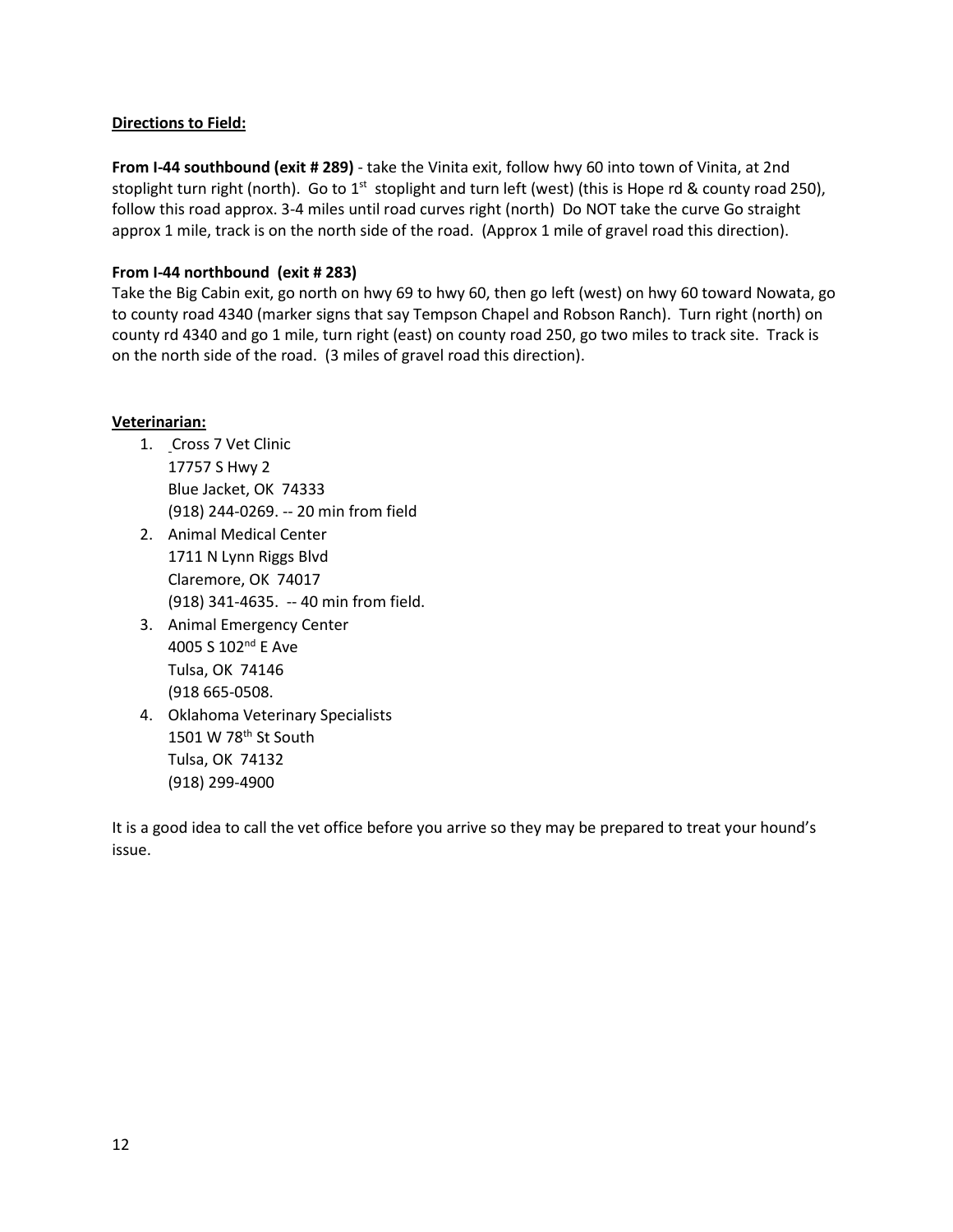#### **Lodging:**

- **1. Big Cabin RV Park** at exit 283, 32046 S Hwy 69, Big Cabin, OK 74322 (918) 783-5159
- **2. Super 8 Motel** at exit 283, **Host Motel**. Allows pets. Mention LGRA Nationals and pet fee will be waived. (918) 783-5888
- **3. Park Hills Motel & RV Park** 438415 E Hwy 60, Vinita OK 74301 (918) 256-5511
- **4. Holiday Inn Express Suites** 232 S 7th St, Vinita, OK 74301 (877) 859-5095
- **5. Days Inn by Wyndham** 10400 US-59 N., Grove, OK 74344 (918) 786-9799 18 miles away
- **6. Candlewyck Cove Resort** 59800 E 307 Ln, Grove OK 74344 (918) 786-3636 19 miles away
- **7. Best Western TimberRidge Inn** 120 W 18th St., Grove OK 74344 (800)568-8520 21 miles away
- **8. Days Inn by Wyndham** 2120 E. Steve Owens Blvd, I44 exit 313, Miami OK 74354 (800) 329-1992 - 23 miles
- **9. Locust Grove Inn & Suites** 106 Holiday Ln, Locust Grove OK 74352 (800) 568-8520 30 miles
- **10. Super 8 by Wyndham** 1100 E. will Rogers Blvd, Claremore OK 74017 (918) 341-2323 33 miles
- **11. La Quinta Inn & Suites by Wyndham** 744 S Lynn Riggs Blvd, Claremore OK 74017 (918)-888- 3844 - 34 miles
- **12. On Site Camping:** Dry camping is allowed at track site/no running water or elect *(no open fires)*

#### **NOTE: Be sure to check on current pet policy**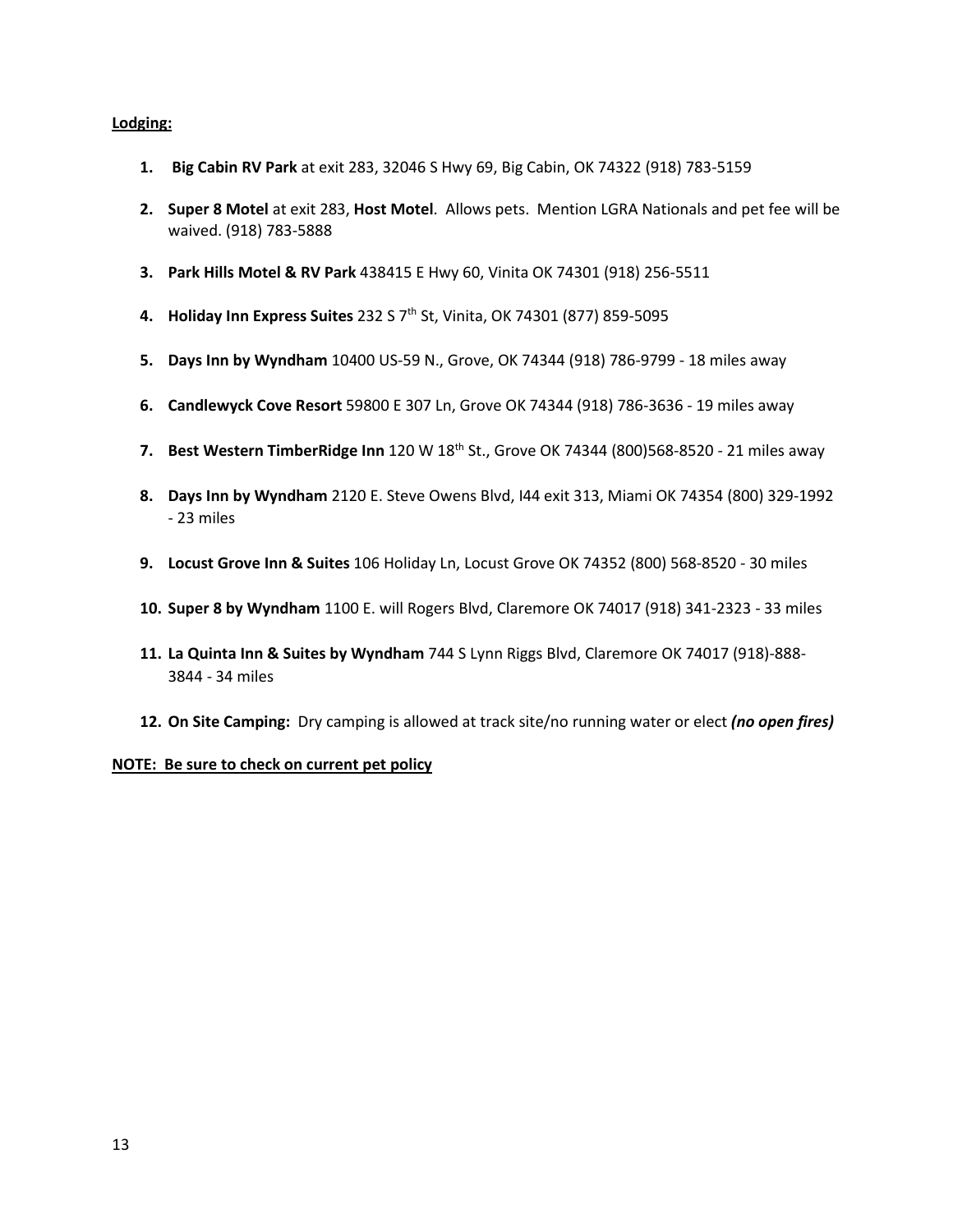### **Food:**

Breakfast and Lunch will be available for purchase from **Bus Stop Food Bus** for both days.



#### **Awards Banquet:**

The awards banquet will be catered by **Piguet's Prime Time**, 440626 East 230Rd, Vinita OK 74301, (918 244-0864 – Carolyn J Piguet, Personal Chef

#### **Menu:**

- Santa Fe Chicken with Sour Cream Hatch Chili Sauce
- Brisket
- Vegetarian menu Large Garden Salad

**Main dishes include**: Green beans, baby baker potatoes, homemade hot rolls, chocolate sheet cake, drinks.

**No refunds for the Awards Banquet after September 25th.**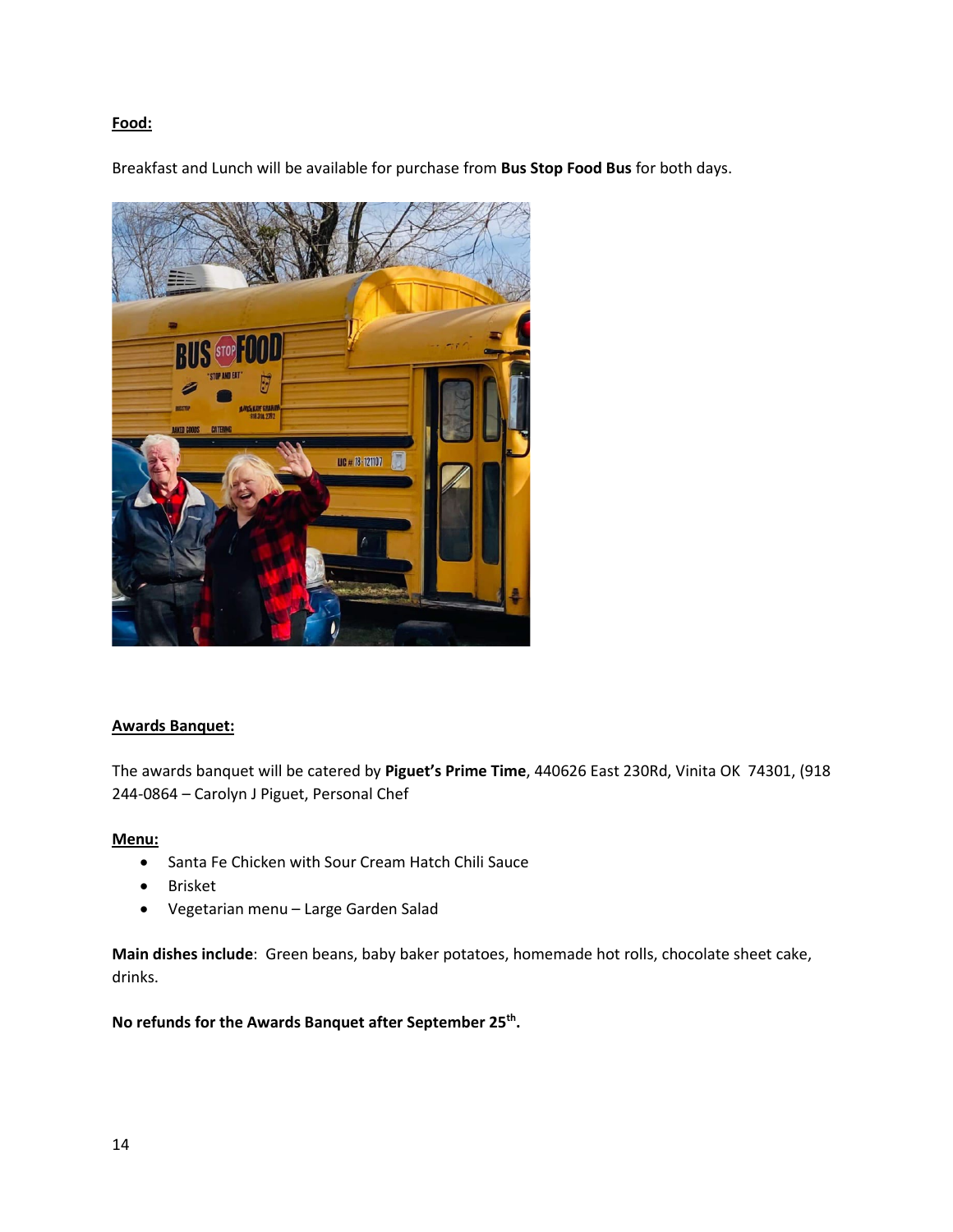# **How to Submit Entry Forms, Other Selections, and Payment:**

The LGRA Entry Form and the Spirit Race Form in this premium are set up as a 'fillable' form for your convenience.

Please print and complete the following forms in this Premium:

- Page 16 2022 One-Stop-Shopping Form
- Page 18 LGRA Entry Form
- Page 19 Spirit Race Entry Form

Mail these 3 pages and payment to:

Peri Neill LGRA Nationals 6875 McClanahan Rd Hartville, MO 65667

Or scan completed forms and email electronically to: [wpneill@getgoin.net](mailto:wpneill@getgoin.net)

**PAYMENT:** If you are sending a check along with your forms, make payable to Oklahoma Racing Coursing Assoc (ORCA)

If you wish to separately make a payment via PayPal, send to [oklahomarca1@gmail.com](mailto:oklahomarca1@gmail.com) . **All forms still must be completed and sent via mail or email along with a copy of your PayPal receipt.** For payment through PayPal, **please use the Friends and Family option** to send the payment. Please include a note with your name and breed entered to help me tie together this payment with forms I receive.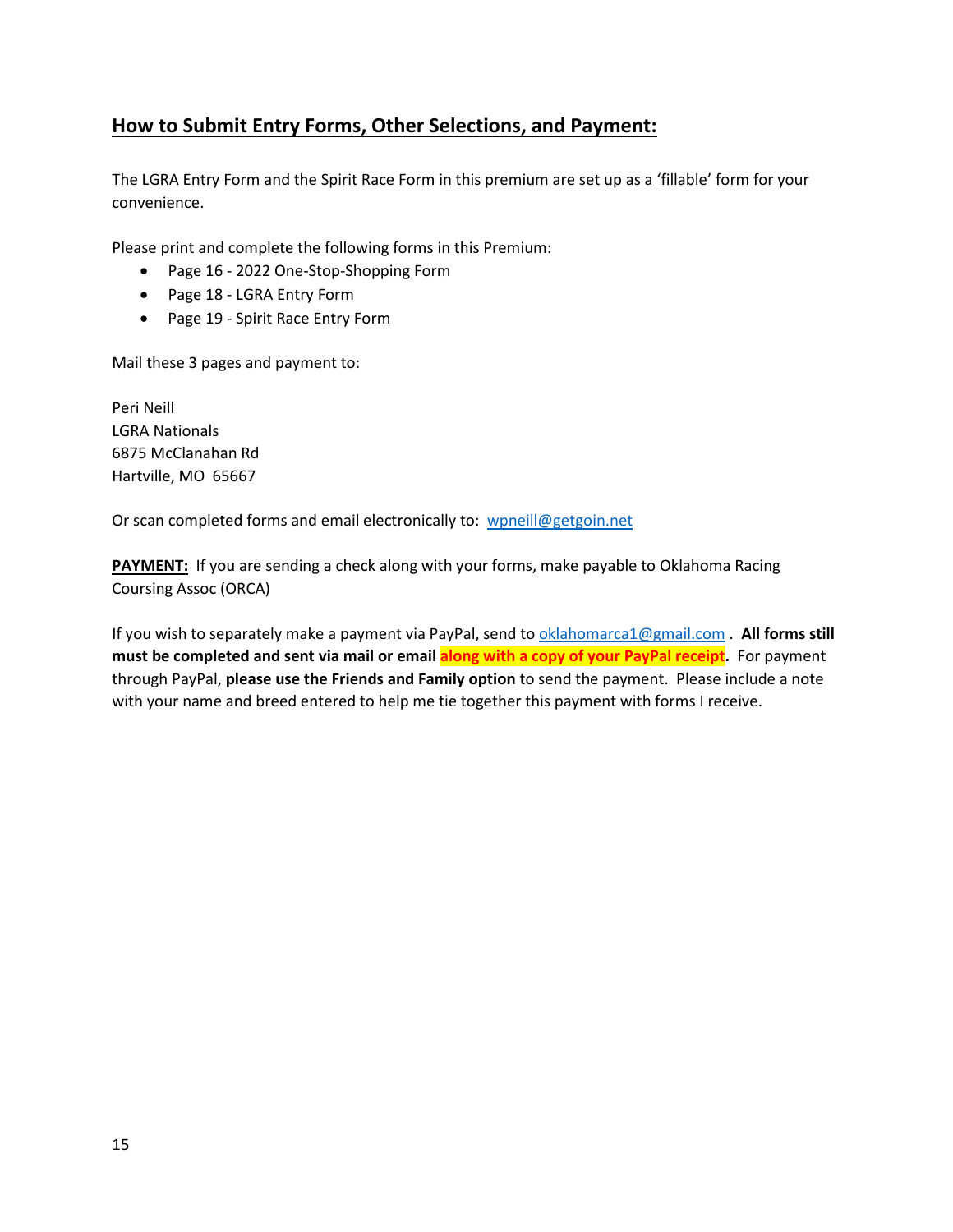# **2022 LGRA Nationals One-Stop-Shopping Worksheet**

Please return this worksheet along with the LGRA entry forms to: Peri Neill, 6875 McClanahan Rd., Hartville, MO 65667 Phone (417) 554-0566; email: [wpneill@getgoin.net](mailto:wpneill@getgoin.net) Please make sure that any overnight packages are marked "no signature required"

| <b>SATURDAY ENTRIES</b>                                     | <b>NUMBER</b> | <b>RATE</b> | <b>TOTAL</b>         |
|-------------------------------------------------------------|---------------|-------------|----------------------|
| LGRA Early Entry - \$25 first dog                           |               | \$25        | 0                    |
| LGRA Early Entry - \$20 each additional dog                 |               | \$20        | $\pmb{0}$            |
| LGRA Entry - \$30 per dog (if received after September 16th |               | \$30        | $\pmb{0}$            |
| FTE Fees (\$2 if this is your dog's first time entered)     |               | \$2         | 0                    |
| Spirit Race Fee                                             |               | \$2         | 0                    |
|                                                             |               |             |                      |
| <b>SUNDAY ENTRIES</b>                                       |               |             |                      |
| LGRA Entry - \$15 per dog                                   |               | \$15        | 0                    |
|                                                             |               |             |                      |
| Awards Banquet                                              |               |             |                      |
| Santa Fe Chicken with Sour cream Hatch Chili Sauce          |               | \$30        | 0                    |
| <b>Brisket</b>                                              |               | \$30        | 0                    |
| Vegetarian                                                  |               | \$30        | $\pmb{0}$            |
|                                                             |               |             |                      |
| Donation - Event/Rosettes (Any amount is appreciated)       |               |             | \$                   |
|                                                             |               |             |                      |
| Vendor Fee - Selling Merchandise or Provide Services        |               | \$25        | Ś                    |
|                                                             |               |             |                      |
| <b>Catalog Ads</b>                                          |               |             |                      |
| Black & White only - Circle size below                      |               |             |                      |
| Full Page - \$20, Half Page - \$10, Legends - \$10          |               |             |                      |
| Quarter Page - \$7, Business Card Size - \$5                |               |             | Ś                    |
|                                                             |               |             |                      |
| <b>Total Amount enclosed</b>                                |               |             | $\zeta$ <sup>0</sup> |
| Make check payable to Oklahoma Racing Coursing Assoc.       |               |             |                      |

#### **Are you able to volunteer for any of the following? Please list name(s)**

| Line Judging:  | Foul Judging:    |
|----------------|------------------|
| **Boxing Dogs: | **Catching Dogs: |

\*\*Helping to Catch and Box dogs, for participants who have multiple dogs, is very helpful to keep the event moving. Please consider volunteering.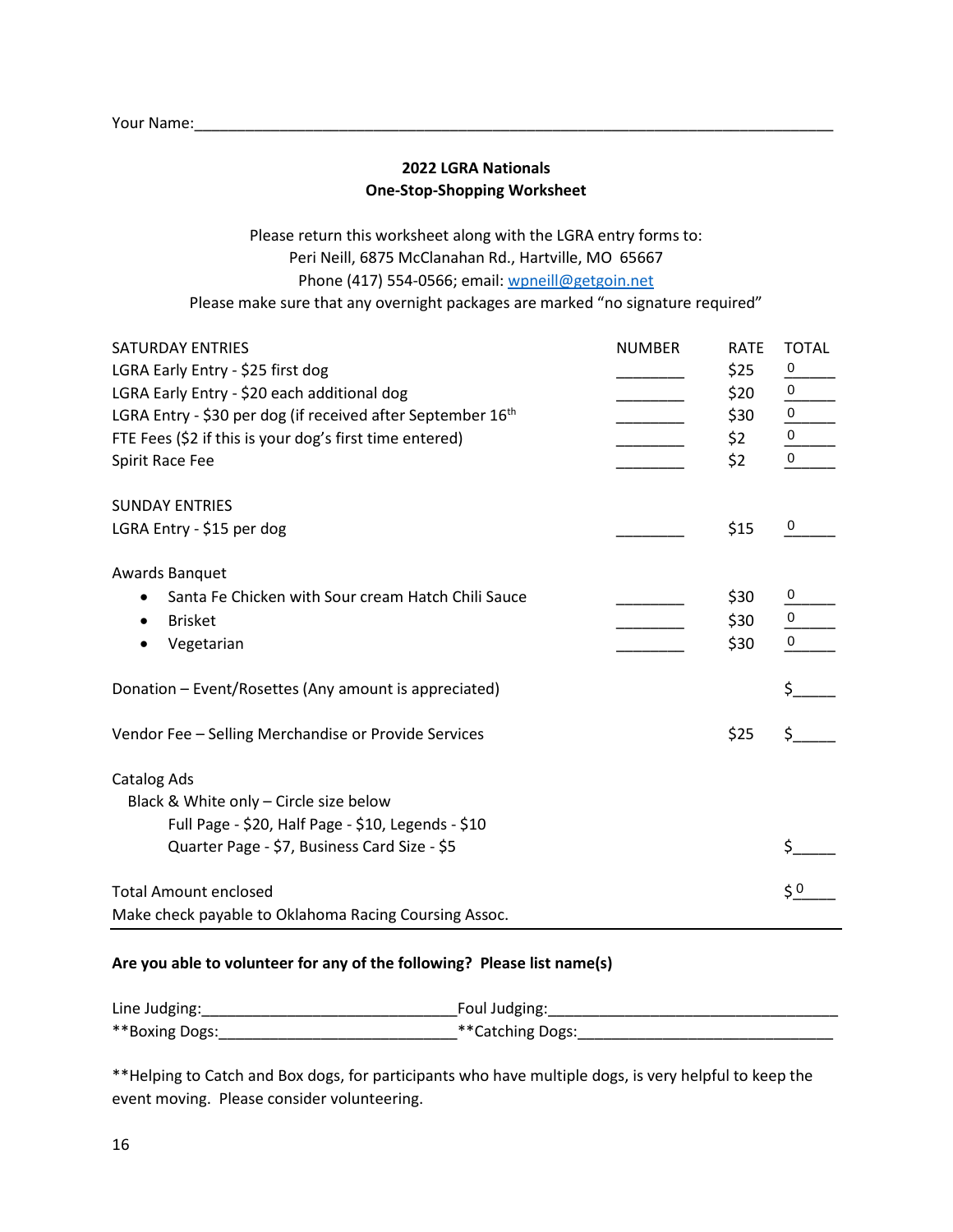#### **LGRA ENTRY FORM**

Hosted by Oklahoma Racing Coursing Assoc and Gazehounds In Texas Mail to : Peri Neill, 6875 McClanahan Rd, Hartville, MO 65667

Please place an 'X' to indicate which days your hound will be running.

| Cell Phone: North Management                                                                                                                                                                                                   | <u> 1965 - Johann John Harrison, mars an Indonesia (</u> | Home Phone:         |                            |
|--------------------------------------------------------------------------------------------------------------------------------------------------------------------------------------------------------------------------------|----------------------------------------------------------|---------------------|----------------------------|
|                                                                                                                                                                                                                                |                                                          |                     | Saturday Sunday            |
|                                                                                                                                                                                                                                |                                                          |                     |                            |
|                                                                                                                                                                                                                                |                                                          |                     |                            |
|                                                                                                                                                                                                                                |                                                          |                     | Saturday______Sunday_____  |
|                                                                                                                                                                                                                                |                                                          |                     |                            |
|                                                                                                                                                                                                                                |                                                          |                     | Sex: M F                   |
|                                                                                                                                                                                                                                |                                                          |                     |                            |
|                                                                                                                                                                                                                                |                                                          |                     |                            |
|                                                                                                                                                                                                                                |                                                          |                     |                            |
|                                                                                                                                                                                                                                |                                                          |                     | Saturday Sunday            |
|                                                                                                                                                                                                                                |                                                          |                     |                            |
|                                                                                                                                                                                                                                |                                                          |                     |                            |
|                                                                                                                                                                                                                                |                                                          |                     |                            |
|                                                                                                                                                                                                                                |                                                          |                     |                            |
|                                                                                                                                                                                                                                |                                                          |                     |                            |
|                                                                                                                                                                                                                                |                                                          |                     | Saturday Sunday            |
|                                                                                                                                                                                                                                |                                                          |                     |                            |
|                                                                                                                                                                                                                                |                                                          |                     |                            |
|                                                                                                                                                                                                                                |                                                          |                     | _Saturday______Sunday_____ |
| Registered Name: \\community \\community \\community \\community \\community \\community \\community \\community \\community \\community \\community \\community \\community \\community \\community \\community \\community \ |                                                          |                     |                            |
| <b>LGRA Titles:</b>                                                                                                                                                                                                            |                                                          | Birth Date:________ | Sex: M F                   |

#### **NOTE: Please include breed prefix in your LGRA number.**

I agree that I am attending this Oklahoma Racing Coursing Assoc (ORCA) and Gazehounds In Texas (GIT) event entirely at my own risk and assume all risk and full responsibility for my own health, wellbeing, and safety. I fully agree that the officers, members, and volunteers of ORCA and GIT are in no way liable for any present or future COFID-19 exposure incurred at any time by any person, in attendance or not in attendance, during or after this event. All owners shall hold harmless and defend from any claim for personal injury, illness or property damage arising out of participation in this race meet. Officers, Property Owners and Officials of ORCA and GIT, and Members of the Large Gazehound Racing Associations. All Owners and Handlers agree to abide by the Official Rules of each sanctioning body in effect at the time of this race meet.

\_\_\_\_\_\_\_\_\_\_\_\_\_\_\_\_\_\_\_\_\_\_\_\_\_\_\_\_\_\_\_\_\_\_ \_\_\_\_\_\_\_\_\_\_\_\_\_\_\_\_\_\_\_\_

Actual owner of entry or agent duly Date Authorized to make this entry